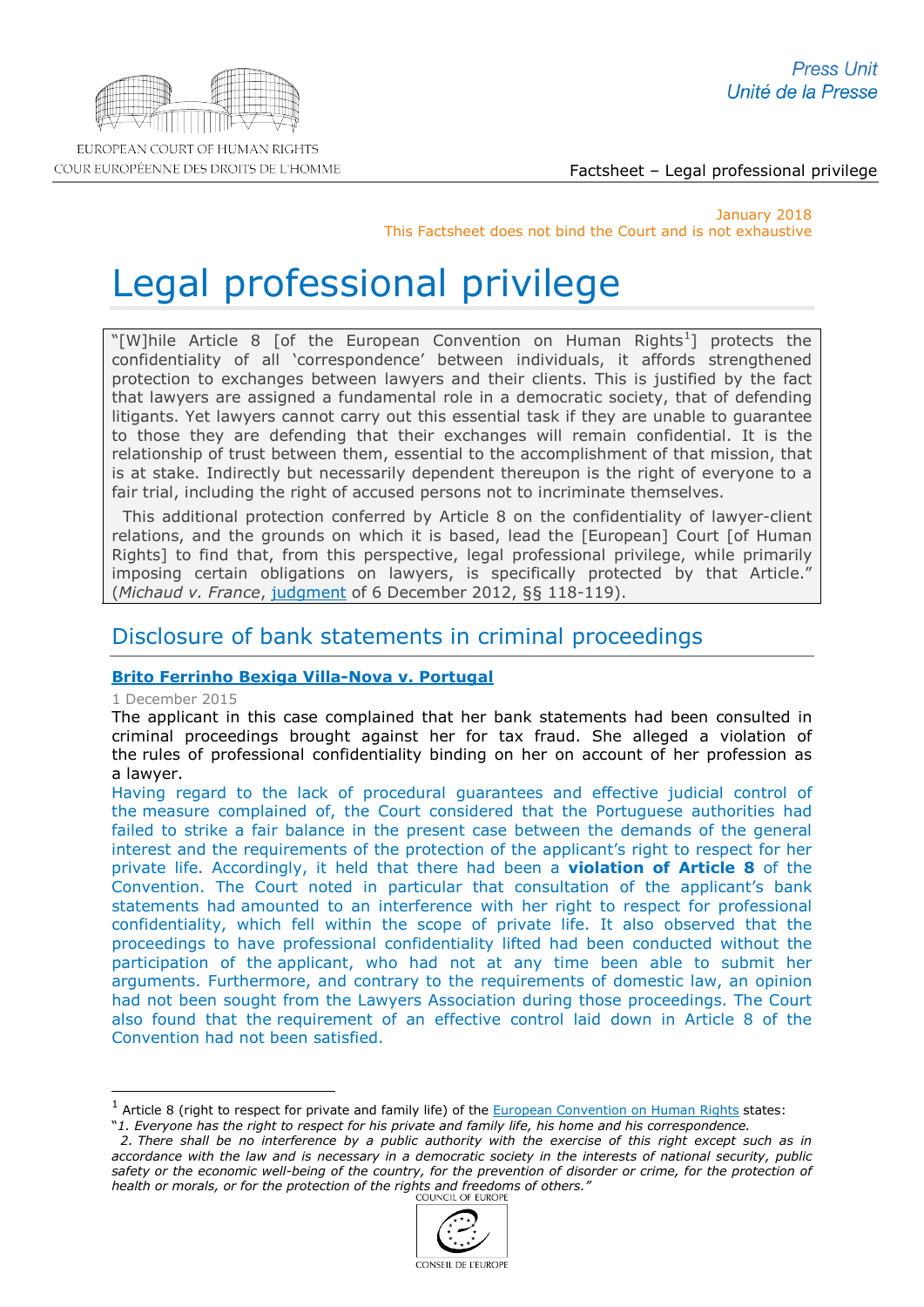# Interception of communications, phone tapping and secret surveillance

# Interception of notes exchanged between lawyer and client

# **Pending application**

**[Ordre des avocats de Brest and Laurent v. France](http://hudoc.echr.coe.int/eng?i=001-157296) (application no. 28798/13)**

Application communicated to the French Government on 26 August 2015

This case concerns an exchange of notes between the applicant, a lawyer, and his clients, who were under police escort, while they awaited the outcome of deliberations in their case. The applicant handed notes to all of his clients, which the head of the escort team intercepted and read before handing them back. The applicant complains of a breach of his right of correspondence with his clients.

The Court gave notice of the application to the French Government and put questions to the parties under Article 8 (right to respect for correspondence) of the Convention.

# Monitoring of a law firm's telephone lines

# **[Kopp v. Switzerland](http://hudoc.echr.coe.int/eng?i=001-58144)**

### 25 March 1998

This case concerned the monitoring of the applicant's law firm's telephone lines on orders of the Federal Public Prosecutor in the context of criminal proceedings to which he was a third party.

The Court held that there had been a **violation of Article 8** of the Convention, finding that Swiss law did not indicate with sufficient clarity the scope and manner of exercise of the authorities' discretion in the matter. It consequently considered that the applicant, as a lawyer, had not enjoyed the minimum degree of protection required by the rule of law in a democratic society. The Court noted in particular that even though the Swiss Federal Court's case-law had established the principle, which was moreover generally accepted, that legal professional privilege covers only the relationship between a lawyer and his clients, the law did not clearly state how, under what conditions and by whom the distinction was to be drawn between matters specifically connected with a lawyer's work under instructions from a party to proceedings and those relating to activity other than that of counsel. Above all, in practice, it was, to say the least, astonishing that this task should be assigned to an official of the Post Office's legal department, who was a member of the executive, without supervision by an independent judge, especially in this sensitive area of the confidential relations between a lawyer and his clients, which directly concern the rights of the defence.

### **[Pruteanu v. Romania](http://hudoc.echr.coe.int/eng?i=001-152275)**

#### 3 February 2015

This case concerned the interception of the telephone conversations of a lawyer and his inability to challenge the lawfulness of the measure and to request that the recordings be destroyed. The applicant complained of interference with his right to respect for his private life and correspondence.

The Court held that there had been a **violation of Article 8** of the Convention, finding that the interference complaied of had been disproportionate to the legitimate aim pursued – namely to establish truth in connection with criminal proceedings and therefore to prevent disorder – and that, consequently, the applicant had not had an effective means as required by the rule of law and capable of limiting the interference complained of to that which was necessary in a democratic society. The Court recalled in particular that the interception of conversations between the lawyer and his client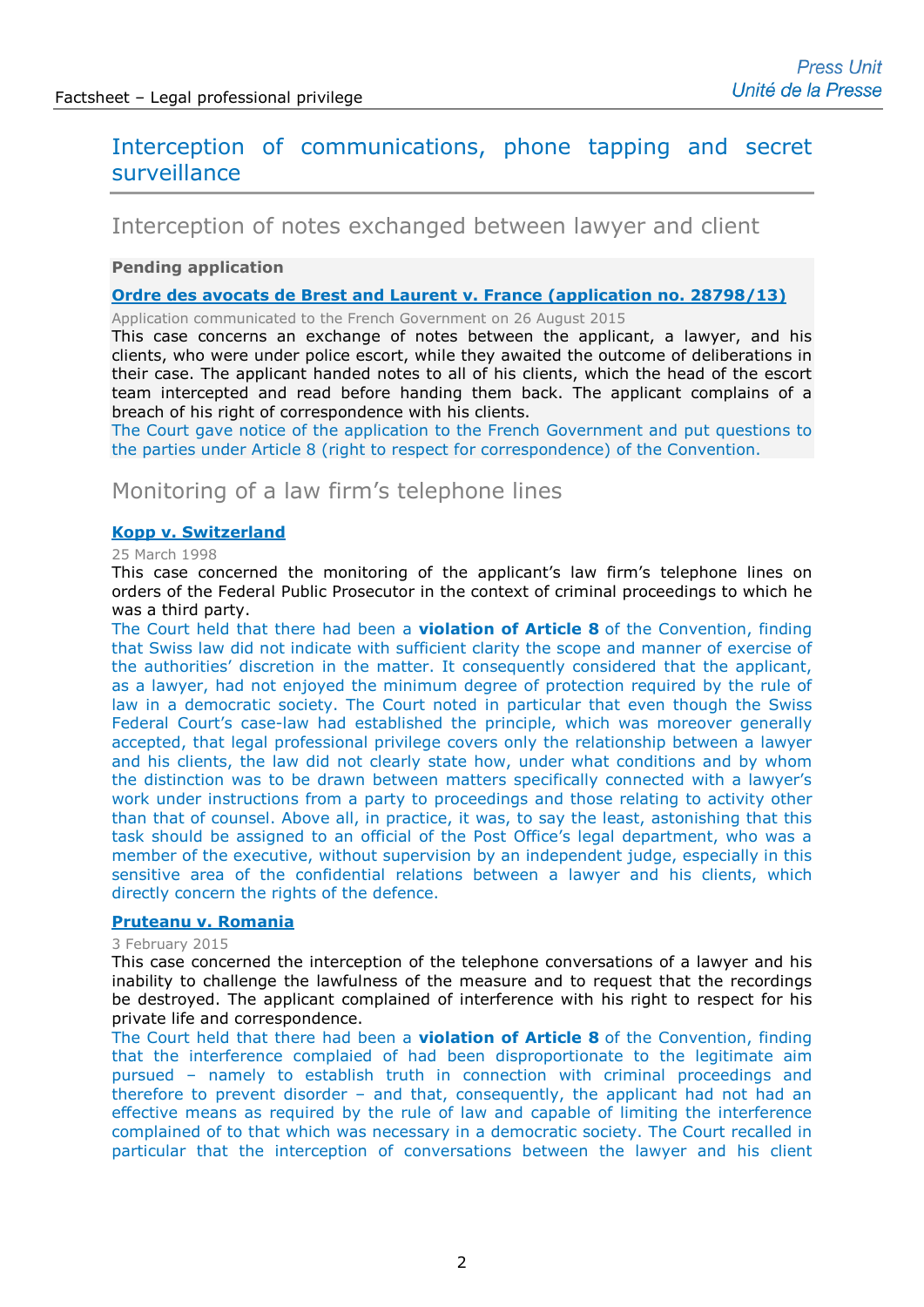undoubtedly breaches professional secrecy, which is the basis of the relationship of trust existing between a lawyer and his client.

### **[Versini-Campinchi and Crasnianski v. France](http://hudoc.echr.coe.int/eng-press?i=003-5408161-6766993)**

# 16 June 2016

The applicants were a lawyer and his junior colleague. At the time of the events, during the BSE ("mad cow disease") crisis, they were representing the interests of the managing director of a company suspected of breaching the embargo on beef imports from the United Kingdom. The case concerned the use as evidence in disciplinary proceedings against the second applicant of the transcript of a telephone conversation she had had with her client, which showed that the applicant had disclosed information covered by legal professional privilege.

The Court held that there had been **no violation of Article 8** of the Convention in respect of the second applicant, finding that the interference in question had not been disproportionate to the legitimate aim pursued – namely the prevention of disorder – and could be regarded as necessary in a democratic society. It considered in particular that, as the transcription of the conversation between the applicant and her client had been based on the fact that the contents could give rise to the presumption that the applicant had herself committed an offence, and the domestic courts had satisfied themselves that the transcription did not infringe her client's rights of defence, the fact that the former was the latter's lawyer did not suffice to constitute a violation of Article 8 of the Convention in the applicant's regard.

# Secret surveillance

### **[Klass and Others v. Germany](http://cmiskp.echr.coe.int/tkp197/view.asp?action=html&documentId=695387&portal=hbkm&source=externalbydocnumber&table=F69A27FD8FB86142BF01C1166DEA398649)**

### 6 September 1978

In this case the applicants, five German lawyers, complained in particular about legislation in Germany empowering the authorities to monitor their correspondence and telephone communications without obliging the authorities to inform them subsequently of the measures taken against them.

The Court held that there had been **no violation of Article 8** of the Convention, finding that the German legislature was justified to consider the interference resulting from the contested legislation with the exercise of the right guaranteed by Article 8 § 1 as being necessary in a democratic society in the interests of national security and for the prevention of disorder or crime (Article 8 § 2). The Court observed in particular that powers of secret surveillance of citizens, characterising as they do the police state, are tolerable under the Convention only in so far as strictly necessary for safeguarding the democratic institutions. Noting, however, that democratic societies nowadays find themselves threatened by highly sophisticated forms of espionage and by terrorism, with the result that the State must be able, in order effectively to counter such threats, to undertake the secret surveillance of subversive elements operating within its jurisdiction, the Court considered that the existence of some legislation granting powers of secret surveillance over the mail, post and telecommunications was, under exceptional conditions, necessary in a democratic society in the interests of national security and/or for the prevention of disorder or crime.

### **Pending applications**

# **[Centrum För Rättvisa v. Sweden \(application no. 35252/08\)](http://hudoc.echr.coe.int/eng?i=001-147946)**

Application communicated to the Swedish Government on 21 November 2011 and 14 October 2014

The applicant, a non-profit public interest law firm, complains about the Swedish state practice and legislation concerning secret surveillance measures.

The Court gave notice of the application to the Swedish Government and put questions to the parties under Articles 8 (right to respect for private life), 13 (right to an effective remedy) and 34 (right of individual petition) of the Convention.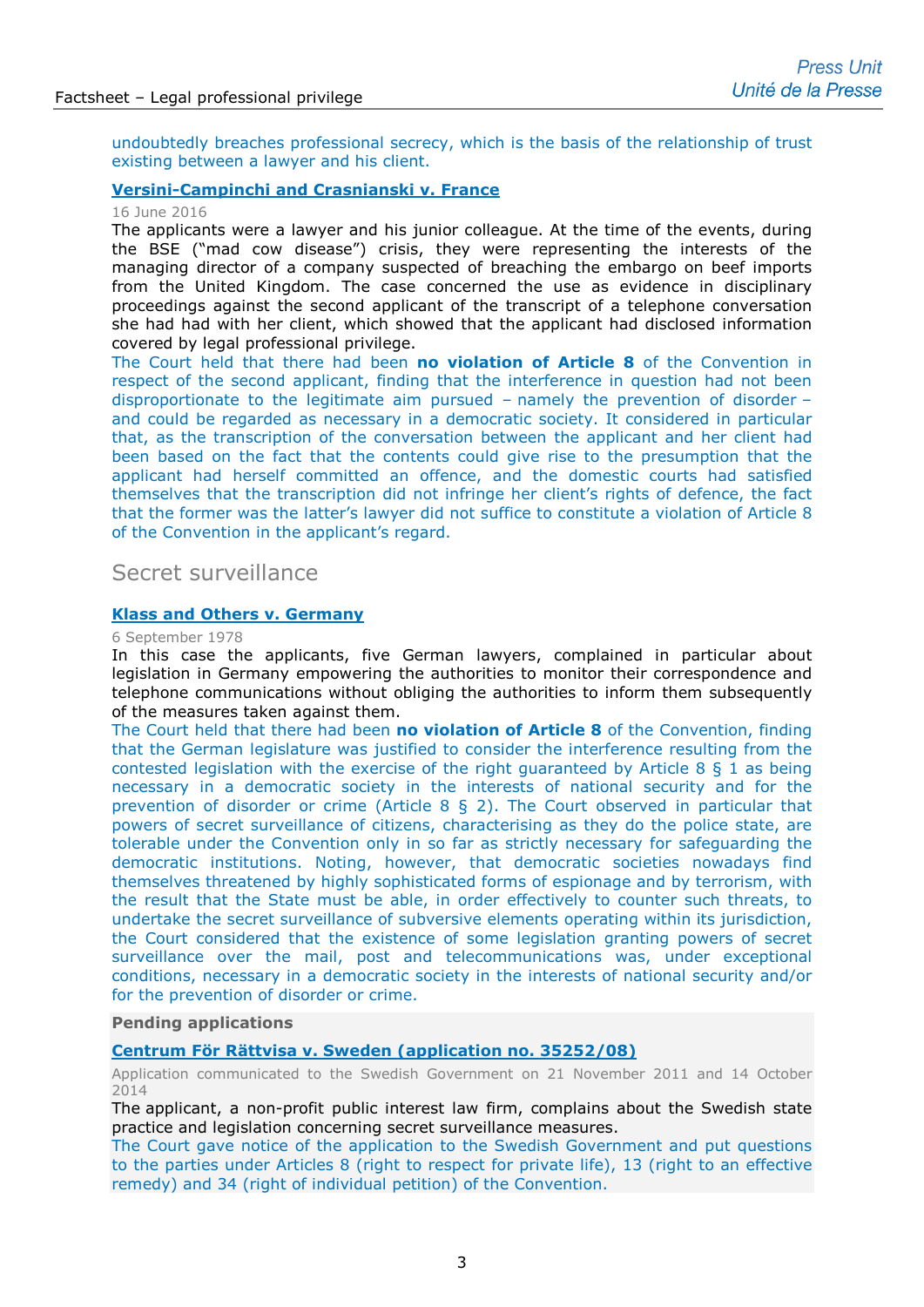### **[Tretter and Others v. Austria \(no.](http://hudoc.echr.coe.int/sites/eng/pages/search.aspx?i=001-120352) 3599/10)**

Application communicated to the Austrian Government on 6 May 2013

The applicants, who include lawyers, complain about the amendments of the Police Powers Act, which entered into force in January 2008 and extended the powers of the police authorities to collect and process personal data.

The Court gave notice of the application to the Austrian Government and put questions to the parties under Articles 8 (right to respect for private life and correspondence), 10 (freedom of expression) and 34 (right of individual petition) of the Convention.

## **[10 Human Rights Organisations and Others v. the United Kingdom \(no.](http://hudoc.echr.coe.int/eng-press?i=003-5907256-7537826)  [24960/15\)](http://hudoc.echr.coe.int/eng-press?i=003-5907256-7537826)**

Application communicated to the UK Government on 24 November 2015

The applicants are ten human rights organisations which have regular contact with, *inter alia*, lawyers, both nationally and internationally. The information contained in their communications frequently includes material which is sensitive and/or confidential. The case concerns the bulk interception of external communications by the United Kingdom intelligence services, and the sharing of intelligence between the United Kingdom and the United States of America.

In November 2015 the Court gave notice of the application to the UK Government and put [questions](http://hudoc.echr.coe.int/eng?i=001-159526) to the parties under Articles 6 (right to a fair trial), 8, (right to respect for private life and correspondence) 10 (freedom of expression), 14 (prohibition of discrimination) and 34 (right of individual application) of the Convention.

On 7 November 2017 the Court held a Chamber [hearing](http://www.echr.coe.int/Pages/home.aspx?p=hearings&w=5817013_07112017&language=en&c=&py=2017) in the case.

### **[Association confraternelle de la presse judiciaire v. France and 11 other](http://hudoc.echr.coe.int/eng?i=001-173634)  applications [\(nos. 49526/15, 49615/15, 49616/15, 49617/15, 49618/15,](http://hudoc.echr.coe.int/eng?i=001-173634)  [49619/15, 49620/15, 49621/15, 55058/15, 55061/15, 59602/15 and](http://hudoc.echr.coe.int/eng?i=001-173634) [59621/15\)](http://hudoc.echr.coe.int/eng?i=001-173634)**

Applications communicated to the French Government on 26 April 2017

These applications, which were brought by lawyers and journalists, as well as legal persons connected with these professions, concern the French Intelligence Act of 24 July 2015.

The Court gave notice of the applications to the French Government and put questions to the parties under Articles 8 (right to respect for private life and correspondence), 10 (freedom of expression) and 13 (right to an effective remedy) of the Convention.

# Obligation to report suspicions

### **[Michaud v. France](http://hudoc.echr.coe.int/sites/fra-press/pages/search.aspx?i=003-4185769-4956436)**

#### 6 December 2012

This case concerned the obligation on French lawyers to report their suspicions regarding possible money laundering activities by their clients. Among other things, the applicant, a member of the Paris Bar and the Bar Council, submitted that this obligation, which resulted from the transposition of European directives, was in conflict with Article 8 of the Convention, which protects the confidentiality of lawyer-client relations.

The Court held that there had been **no violation of Article 8** of the Convention. While stressing the importance of the confidentiality of lawyer-client relations and of legal professional privilege, it considered, however, that the obligation to report suspicions pursued the legitimate aim of prevention of disorder or crime, since it was intended to combat money laundering and related criminal offences, and that it was necessary in pursuit of that aim. On the latter point, the Court held that the obligation to report suspicions, as implemented in France, did not interfere disproportionately with legal professional privilege, since lawyers were not subject to the above requirement when defending litigants and the legislation had put in place a filter to protect professional privilege, thus ensuring that lawyers did not submit their reports directly to the authorities, but to the president of their Bar association.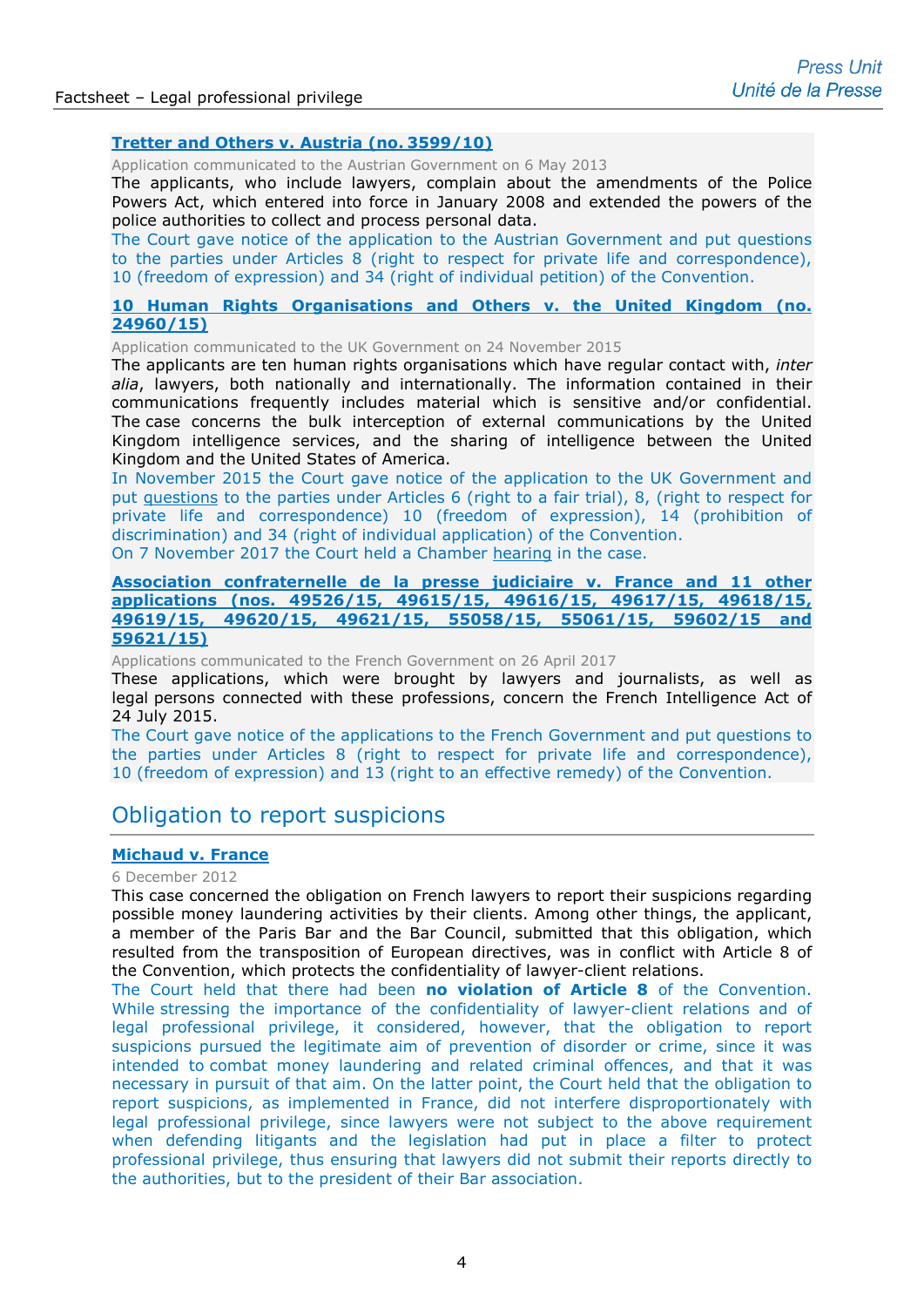# Restrictions on divulgation of classified information to defence counsel and right to a fair trial

# **[M. v. the Netherlands \(no. 2156/10\)](http://hudoc.echr.coe.int/eng-press?i=003-5798692-7377624)**

### 25 July 2017

This case concerned a former member of the Netherlands secret service (AIVD) who had been charged with leaking State secrets. In his capacity as audio editor and interpreter, he had access to classified information which he was under strict instruction not to divulge. This duty of secrecy continued even after he left the service. He had been charged with leaking State secrets to unauthorised persons, including terrorist suspects. The applicant submitted that the ensuing criminal proceedings had been unfair. He complained in particular that the AIVD had exercised decisive control over the evidence, restricting his and the domestic courts' access to it and controlling its use, thus preventing him from instructing his defence counsel effectively.

The Court held that there had been a **violation of Article 6 §§ 1** (right to a fair trial) and 3 (c) (right to legal assistance of own choosing) of the Convention, finding that, as a result of the threat of prosecution should the applicant divulge State secrets to his lawyers, communication between him and his counsel was not free and unrestricted as to its content, thus irretrievably compromising the fairness of the proceedings against him. While accepting that there was no reason in principle why secrecy rules should not be applicable when a former member of the security services was being prosecuted for revealing State secrets, the Court noted, however, that the question for it was how a ban on divulging secret information affected the applicant's right to defence. In this respect, it considered that, without professional advice, an individual who was facing serious criminal charges could not be expected to weigh up the benefits of disclosing his case in full to a lawyer against the risk of further prosecution for doing so. The Court held, however, that there had been **no violation of Article 6 §§ 1** (right to a fair trial) and 3 (b) and (d) (right to adequate time and facilities for preparation of defence and right to obtain attendance and examination of witnesses) of the Convention in this case.

# Searches and seizures carried out at a lawyer's offices or home

# **[Niemietz v. Germany](http://hudoc.echr.coe.int/eng?i=001-57887)**

### 16 December 1992

This case concerned a search of a lawyer's office in course of criminal proceedings for insulting behaviour against a third party. The applicant complained in particular that his right to respect for his home and correspondence had been violated.

The Court held that there had been a **violation of Article 8** of the Convention finding that the interference complained of had not been proportionate to the legitimate aim pursued – namely the prevention of crime and the protection of the rights of others – and could not be regarded as necessary in a democratic society. The Court noted in particular that, while it was true that the offence in connection with which the search was effected, involving as it did not only an insult to but also an attempt to bring pressure on a judge, could not be classified as no more than minor, on the other hand, the warrant was drawn in broad terms. Moreover, having regard to the materials that were in fact inspected, it considered that the search had impinged on professional secrecy to an extent that appeared disproportionate in the circumstances. In this connection, the Court recalled that, where a lawyer is involved, an encroachment on professional secrecy may have repercussions on the proper administration of justice and hence on the rights guaranteed by Article 6 (right to a fair trial) of the Convention.

# **[Tamosius v. the United Kingdom](http://hudoc.echr.coe.int/fre?i=001-22687)**

19 September 2002 (decision on the admissibility)

This case concerned the search of a lawyer's office and the removal of material in the context of a tax fraud investigation concerning certain of his clients. The applicant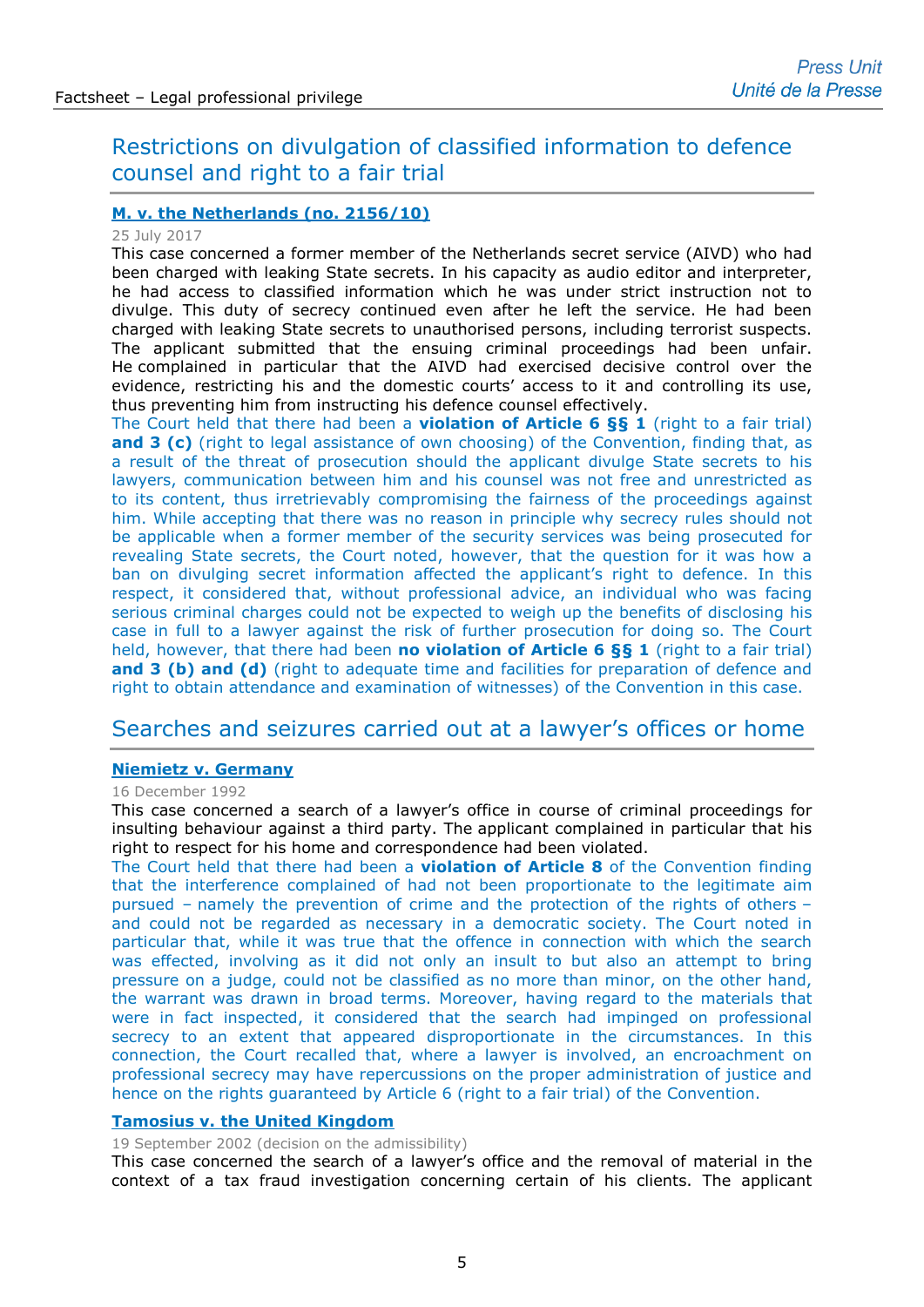alleged in particular that the issue and execution of the warrants were in breach of his right to respect for his private life, and his correspondence. He maintained, *inter alia*, that the statutory definition of legal privilege was too narrow.

The Court declared the application **inadmissible** under Article 8 of the Convention, as being manifestly ill-founded, finding that the search as carried out in this case had not been disproportionate to the legitimate aims pursued, namely the prevention of crime and disorder, as well as the economic well-being of the country, and that adequate safeguards were attached to the procedure. It noted in particular that the search had been carried out under a warrant issued by a judge, and under the supervision of a counsel, whose task was to identify which documents were covered by legal professional privilege and should not be removed. Furthermore, having regard to the definition of privilege in domestic law, the Court considered that a prohibition on the removal of documents covered by legal professional privilege provided a concrete safeguard against interference with professional secrecy and the administration of justice, bearing in mind that removal of such documents was open to legal challenge and, potentially, the recovery of damages.

# **[Petri Sallinen and Others v. Finland](http://hudoc.echr.coe.int/eng?i=001-70283)**

#### 27 September 2005

This case concerned the search of the premises of the first applicant, a lawyer, and the seizure of certain materials. The police kept back a copy of one of his hard disks which contained, among other things, private details of three of his clients at the relevant time, who were also applicants before the Court.

The Court held that there had been a **violation of Article 8** of the Convention, finding that the interference complained of had not been in accordance with the law. In this regard, it considered in particular that Finnish law had not provided proper legal safeguards, in that it was unclear about the circumstances in which privileged material could be subject to search and seizure.

*See also*: **[Heino v. Finland](http://hudoc.echr.coe.int/eng?i=001-103394)**, judgment of 15 February 2011.

### **[Smirnov v. Russia](http://hudoc.echr.coe.int/eng?i=002-2663)**

#### 7 June 2007

The applicant, a lawyer, alleged in particular that his flat had been searched and numerous documents and the central unit of his computer seized, with a view to gaining access to the computerised files of his clients, were suspected of participating in organised crime, and to obtaining evidence against them.

The Court held that there had been a **violation of Article 8** of the Convention, finding that the search had impinged on professional secrecy to an extent that had been disproportionate to whatever legitimate aim had been pursed. Noting in particular that the applicant himself had not been suspected of any criminal offence, the Court considered that the search had been carried out without sufficient and relevant grounds or safeguards against interference with professional secrecy, the order's excessively broad terms giving total freedom to the police to determine what was to be seized.

*See also*: **[Aleksanyan v. Russia](http://hudoc.echr.coe.int/eng?i=003-2592989-2814542)**, judgment of 22 December 2008; **[Kolesnichenko v.](http://hudoc.echr.coe.int/eng?i=001-92147)  [Russia](http://hudoc.echr.coe.int/eng?i=001-92147)**, judgment of 9 April 2009; **[Yuditskaya and Others v. Russia](http://hudoc.echr.coe.int/eng?i=001-151037)**, judgment of 12 February 2015.

### **[Wieser and Bicos Beteiligungen GmbH v. Austria](http://hudoc.echr.coe.int/eng?i=002-2473)**

### 16 October 2007

The applicants, a limited liability company and its owner and general manager, who was also a lawyer, complained about their business premises being searched and electronic data seized in the context of criminal proceedings concerning illegal trade in medicine. They unsuccessfully complained to the domestic courts that the search and seizure procedure in respect of the electronic data had violated the first applicant's professional secrecy obligations.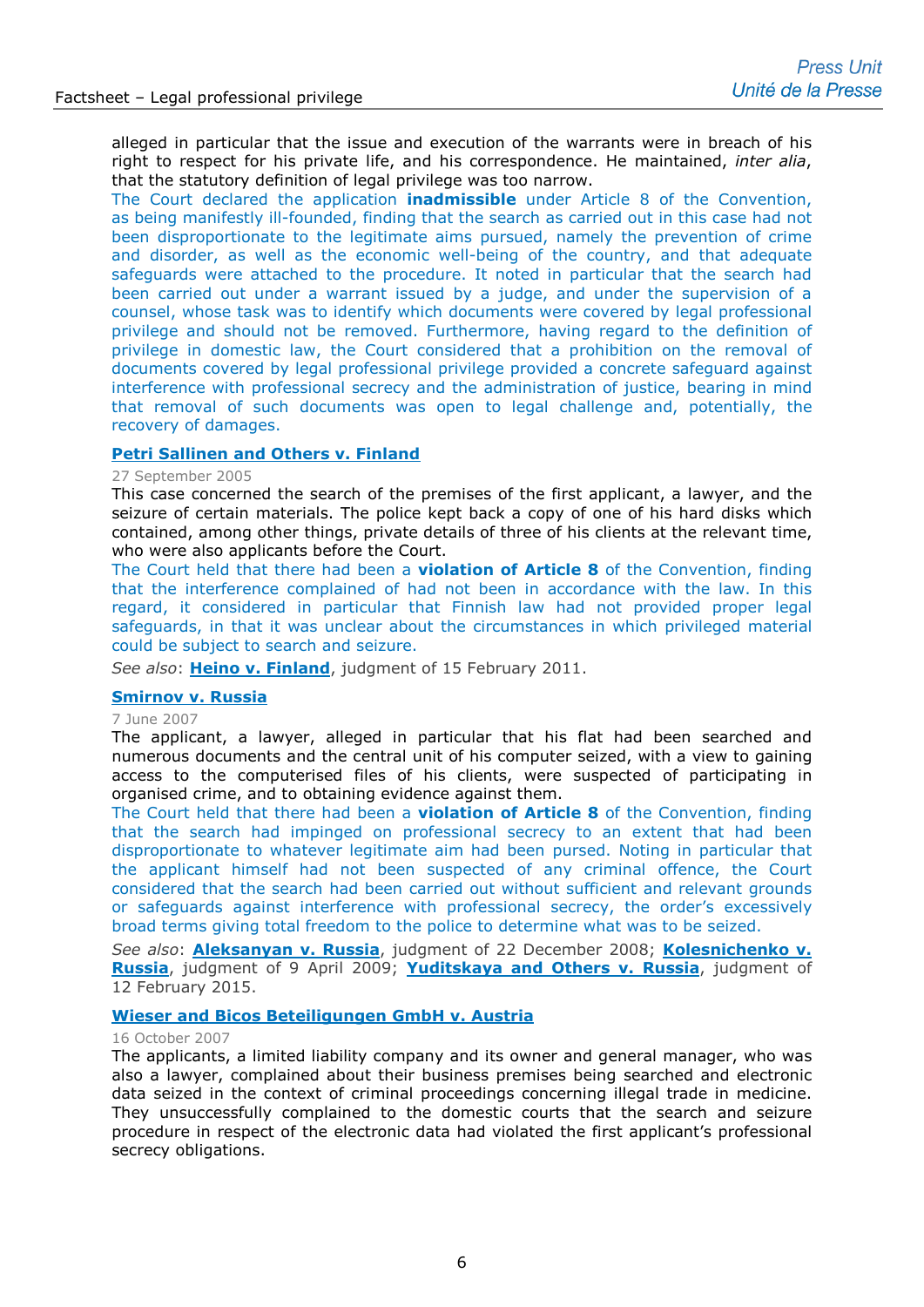The Court held that there had been a **violation of Article 8** of the Convention, finding that the police officers' failure to comply with certain procedural safeguards aimed at preventing arbitrariness and protecting lawyers' professional secrecy had made the search and seizure of the first applicant's electronic data disproportionate to the legitimate aim pursued, namely the prevention of crime. In particular, the representative of the bar association who was present during the search had not been able to properly supervise that part of the search, the report had been drawn up too late, and neither the first applicant nor the bar association representative had been informed of the results of the search. The Court also observed that, although the first applicant was not the second applicant's counsel, he did act as counsel for numerous companies whose shares it held. Moreover, the electronic data seized contained by and large the same information as the paper documents, some of which the investigating judge had returned to the first applicant as being subject to professional secrecy. It could therefore be reasonably assumed that the electronic data seized also contained such information.

# **[Iliya Stefanov v. Bulgaria](http://hudoc.echr.coe.int/fre?i=001-86449)**

### 22 May 2008

As part of a criminal investigation into allegations of extortion, the police carried out a search of the office of the applicant, a lawyer, in the presence of two of his neighbours. They seized the applicant's computer and all of his floppy disks. The investigation was later stayed and an order was issued to have the seized items returned to the applicant. The applicant complained in particular about the unlawfulness of that search and seizure. The Court held that there had been a **violation of Article 8** of the Convention, finding that the search had infringed the applicant's professional secrecy to an extent that had been disproportionate in the circumstances. While the Court was satisfied that the search warrant had been based on a reasonable suspicion as it had been granted following statements taken from several witnesses, it noted, however, that the warrant had been drawn up in overly broad terms and had allowed the police to seize for two whole months the applicant's entire computer as well as all his floppy disks, which contained material covered by the professional secrecy of lawyers. Furthermore, it had been highly unlikely that the neighbours, who had had no legal qualifications, could have provided any effective safeguard against excessive intrusion by the police into the applicant's professional secrecy. As there had been no procedure under Bulgarian law for the applicant to contest the lawfulness of the search and seizure or obtain redress, the Court also held that there had been a **violation of Article 13** (right to an effective remedy) of the Convention.

*See also*: **[Golovan v. Ukraine](http://hudoc.echr.coe.int/eng?i=001-112021)**, judgment of 5 July 2012.

# **[André and Another v. France](http://hudoc.echr.coe.int/eng?i=002-1984)**

### 24 July 2008

This case concerned a search of the offices of the applicants, both lawyers, by the tax authorities in the hope of discovering incriminating evidence against a client company of the lawyers which was suspected of tax evasion. A number of documents were seized, including hand-written notes and a document with a comment in the first applicant's handwriting. The chairman of the Bar Association pointed out that these were the lawyer's personal documents and were accordingly protected by the rule of absolute professional confidentiality and could not be seized. The applicants complained in particular of a breach of professional confidentiality and the lack of an effective remedy whereby they could contest the lawfulness of the searches and seizures at their offices.

The Court held that there had been a **violation of Article 8** of the Convention, finding that the search and seizures had been disproportionate to the aim pursued, namely the prevention of disorder and crime. It recalled in particular that searches and seizures at a lawyer's office indubitably interfer with the professional privilege at the heart of the relationship of confidence which exists between the lawyer and his client and is the corollary of the lawyer's client's right not to incriminate himself. That being so, if domestic law could provide for the possibility of such searches of lawyers' premises, they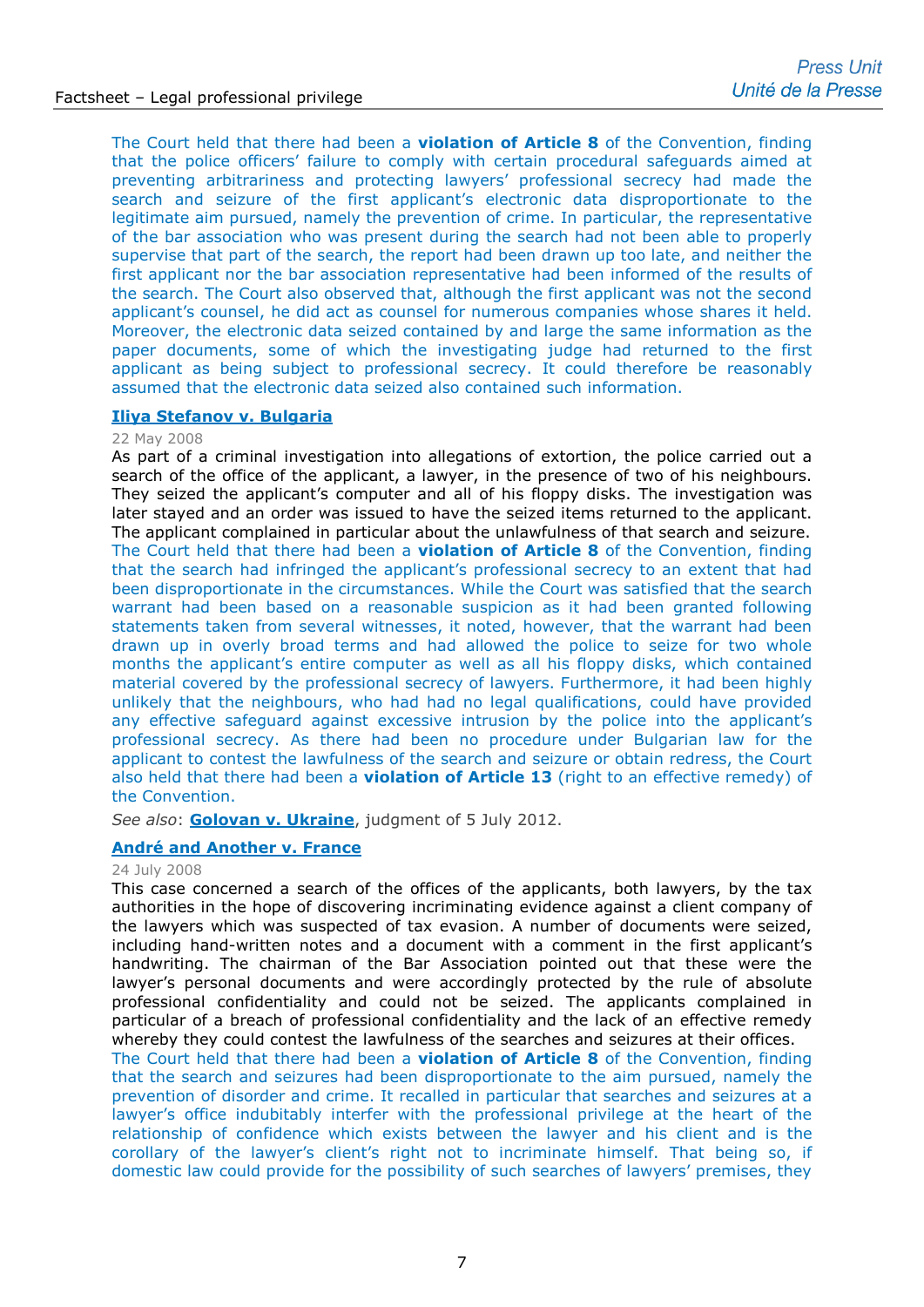should imperatively go hand in hand with special guarantees. In this case there had been a special procedural guarantee as the search had been carried out in the presence of the President of the Bar Association of which the applicants were members. His presence and his observations concerning the confidentiality of the documents seized had been mentioned in the subsequent report. However, not only had the judge who authorised the search been absent, but the presence of the President of the Bar Association and the objections he had voiced had not prevented the officers carrying out the search from looking at all the documents in the office and seizing them. On the matter of the seizure of notes hand-written by the first applicant, the papers concerned had been the lawyer's personal documents, and therefore subject to professional privilege. In addition, the tax inspectors and the senior police officer had been given extensive powers by virtue of the broad terms of the search warrant. Lastly, the Court noted that in the context of a tax inspection into the affairs of the applicants' client company the tax inspectorate had targeted the applicants for the sole reason that it was finding it difficult to carry out the necessary checks and to find documents capable of confirming the suspicion that the company was guilty of tax evasion, although at no time had the applicants been accused or suspected of committing an offence or participating in a fraud committed by their client.

*See also*: **[Xavier Da Silveira v. France](http://hudoc.echr.coe.int/eng-press?i=003-3001517-3308746)**, judgment of 21 January 2010.

# **[Robathin v. Austria](http://hudoc.echr.coe.int/eng?i=002-5567)**

3 July 2012

A practising lawyer, the applicant complained about a search carried out in his office and seizure of documents as well as all his electronic data following criminal proceedings brought against him on suspicion of theft, embezzlement and fraud of his clients. He was ultimately acquitted of all charges against him.

The Court held that there had been a **violation of Article 8** of the Convention. It observed in particular that, although the applicant had benefited from a number of procedural safeguards, the review chamber to which he had referred the case had given only brief and rather general reasons when authorising the search of all the electronic data from the applicant's law office, rather than data relating solely to the relationship between the applicant and the victims of his alleged offences. In view of the specific circumstances prevailing in a law office, particular reasons should have been given to allow such an all-encompassing search. In the absence of such reasons, the Court found that the seizure and examination of all the data had gone beyond what was necessary to achieve the legitimate aim, namely crime prevention.

# **[Vinci Construction and GMT Génie Civil and Services v. France](http://hudoc.echr.coe.int/eng-press?i=003-5055260-6217032)**

### 2 April 2015

This case concerned inspections and seizures carried out by investigators from the Department for Competition, Consumer Affairs and Fraud Prevention on the premises of two companies. The applicants complained *inter alia* of a disproportionate interference with their defence rights and with the right to respect for home, private life and correspondence, particularly with regard to the confidentiality attached to lawyer-client relations, taking into account the widespread and indiscriminate nature of the seizures carried out and the lack of a detailed inventory.

The Court held that there had been a **violation of Article 8** of the Convention, finding that the inspections and seizures carried out in the applicant companies' premises had been disproportionate to the aim pursued, namely the economic well-being of the country and the prevention of disorder or crime. It noted in particular that the safeguards provided by domestic law, regulating inspections and seizures conducted in the area of competition law, had not been applied in a practical and effective manner in this case, particularly since it was known that the documents seized contained correspondence between a lawyer and his client, which was subject to increased protection. In this regard, the Court considered that where a judge was called upon to examine reasoned allegations that specifically identified documents had been taken,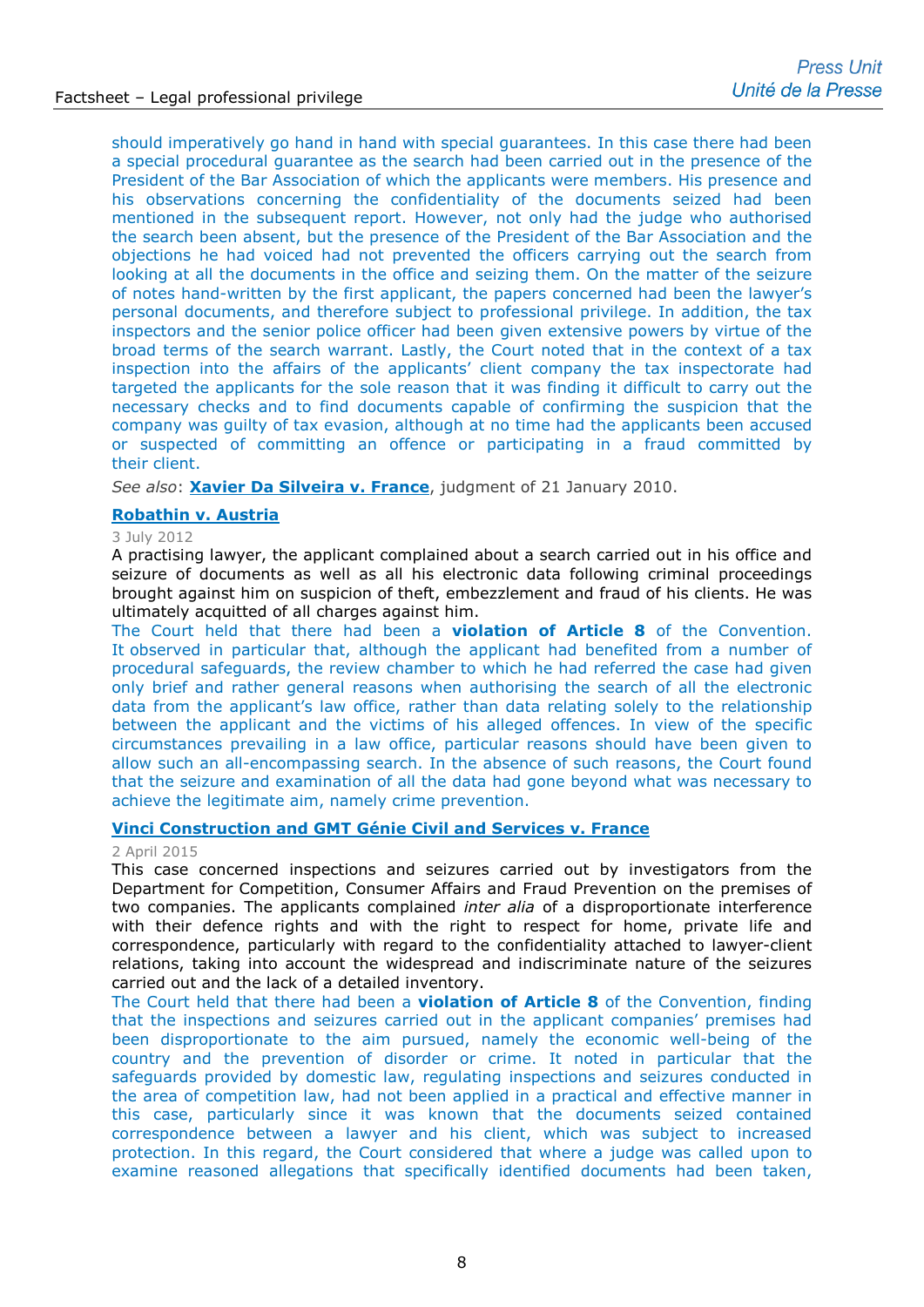although they were unrelated to the investigation or were covered by legal professional privilege, he or she was required to rule on what would happen to them after conducting a detailed examination and a specific review of proportionality, and subsequently to order their restitution where appropriate. The Court also held that there had been a **violation of Article 6 § 1** (right to a fair trial) in this case, because the applicants had been unable to lodge a full appeal against the decision authorising the inspections and seizures.

# **Sérvulo & Associados - [Sociedade de Advogados, RL v. Portugal](http://hudoc.echr.coe.int/eng?i=003-5160398-6379496)**

### 3 September 2015

This case concerned the search of a law firm's offices and the seizure of computer files and email messages, during an investigation into suspected corruption, acquisition of prohibited interests and money laundering in connection with the purchase by the Portuguese Government of two submarines from a German consortium.

The Court held that there had been **no violation of Article 8** of the Convention. It found that, notwithstanding the scope of the search and seizure warrants, the safeguards afforded to the applicants against abuse, arbitrariness and breaches of legal professional secrecy had been adequate and sufficient. Hence, the search and seizure operations had not amounted to disproportionate interference with the legitimate aim pursued, namely the prevention of disorder or crime. The Court observed in particular that, after viewing the computer files and emails that had been seized, the investigating judge from the Central Criminal Investigation Court had ordered the deletion of 850 records which he considered to be private, to be covered by professional secrecy or to have no direct bearing on the case. The Court saw no reason to call into question the assessment made by the judge, who had intervened to review the lawfulness of the search and seizure operations and especially to protect legal professional secrecy. Moreover, in response to the applicants' objection that the computer records seized had not been returned to them, the Court noted that the originals had been given back and that there was no obligation to return the copies, which could be retained throughout the limitation period for the crimes in question.

## **[Lindstrand Partners Advokatbyrå AB v. Sweden](http://hudoc.echr.coe.int/eng?i=001-169654)**

#### 20 December 2016

This case concerned a search undertaken on the premises of the applicant law firm by the Tax Agency in the course of audits which were being carried out on two other companies. The Tax Agency suspected that significant amounts of money had been shielded from Swedish taxation through irregular transactions between a client company of the applicant and a Swiss company. The applicant complained in particular that the firm's privacy rights had been infringed by the fact that the Tax Agency had been given access to search its premises and to seize data drives allegedly belonging to the firm.

The Court held that there had been **no violation of Article 8** of the Convention, finding that the search of the applicant's offices had not been disproportionate to the legitimate aim pursued, namely the economic well-being of the country. It noted in particular that none of the material seized or copied by the Tax Agency had been found to contain information subject to professional secrecy. The Court held, however, that there had been a **violation of Article 13** (right to an effective remedy) of the Convention **in conjunction with Article 8**, considering that the applicant had been denied legal standing in the proceedings concerning the authorisation to search its premises and thus had not had access to any remedy for the examination of its objections to the search.

#### **Pending application**

### **Tuheiava v [France \(n° 25038/13\)](http://hudoc.echr.coe.int/eng?i=001-157327)**

Application communicated to the French Government on

This case concerns a visit paid to the applicant's legal practice by the President of the Papeete Bar Association in order to verify that the practice existed and to check the accounts. Disciplinary proceedings were subsequently brought against the applicant for